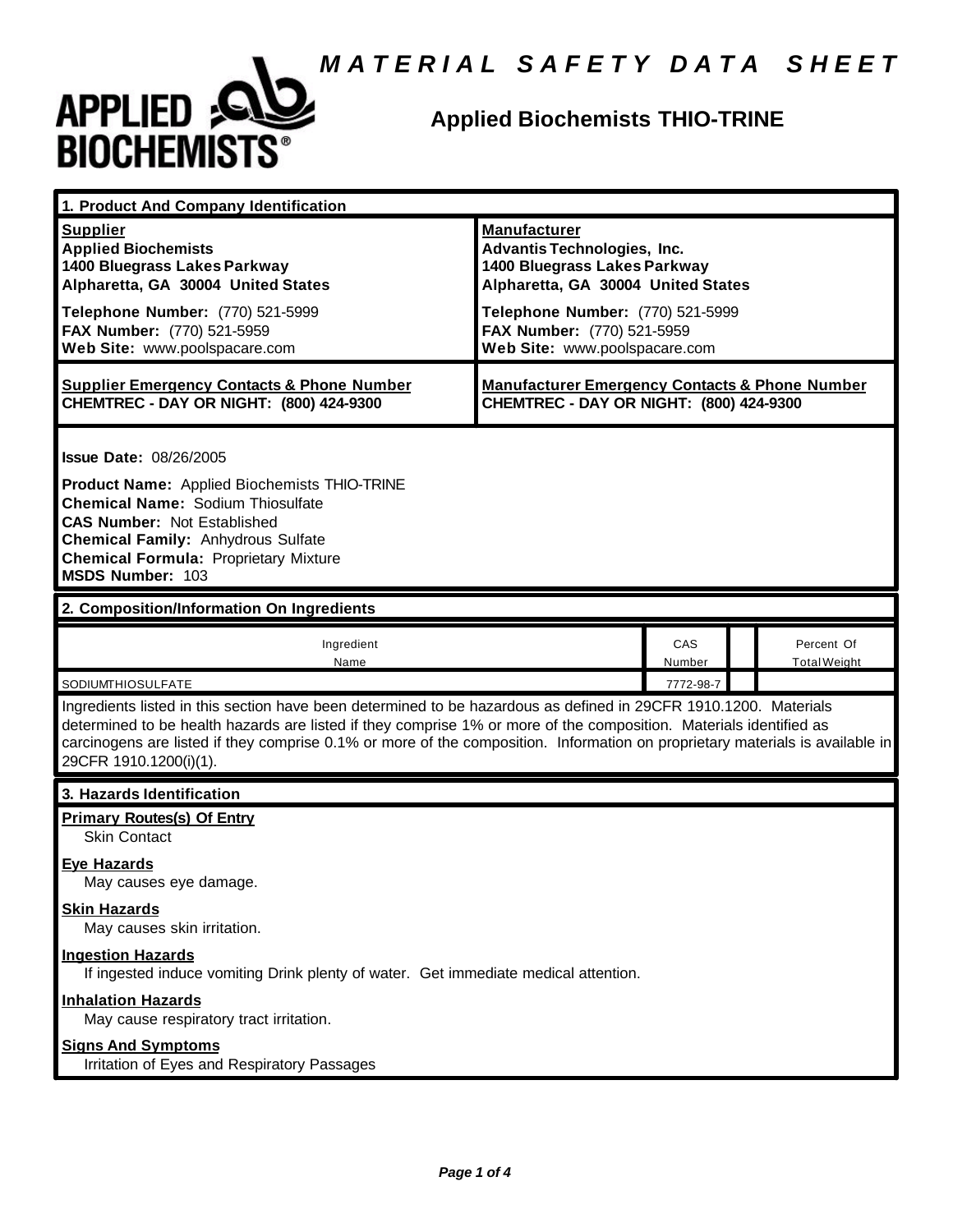# *M A T E R I A L S A F E T Y D A T A S H E E T*

| <b>First Aid (Pictograms)</b>                                                                                                                                                                          |  |  |
|--------------------------------------------------------------------------------------------------------------------------------------------------------------------------------------------------------|--|--|
|                                                                                                                                                                                                        |  |  |
|                                                                                                                                                                                                        |  |  |
| 4. First Aid Measures                                                                                                                                                                                  |  |  |
| <b>Eye</b><br>In case of contact, hold eyelids apart and immediately flush eyes with plenty of water for at least 15 minutes. Get<br>medical attention immediately.                                    |  |  |
| <b>Skin</b><br>In case of contact, immediately flush skin with soap and plenty of water. Get medical attention immediately if<br>irritation (redness, rash, blistering) develops and persists.         |  |  |
| Ingestion<br>INDUCE VOMITING. Give milk or water to dilute stomach contents if person is conscious. Contact a physician or<br>poison control.                                                          |  |  |
| Inhalation<br>If inhaled, remove to fresh air. Consult a physician. If breathing is difficult, give oxygen.                                                                                            |  |  |
| <b>Fire Fighting (Pictograms)</b>                                                                                                                                                                      |  |  |
|                                                                                                                                                                                                        |  |  |
| 5. Fire Fighting Measures                                                                                                                                                                              |  |  |
| Flash Point: n/a °F                                                                                                                                                                                    |  |  |
| <b>Extinguishing Media</b><br>Use the appropriate extinguishing media for the surrounding fire.                                                                                                        |  |  |
| <b>Fire Fighting Instructions</b><br>Firefighters should wear self-contained breathing apparatus and full protective gear.                                                                             |  |  |
| 6. Accidental Release Measures                                                                                                                                                                         |  |  |
| Clean up spill immediately. Contain and/or absorb spill with inert material (e.g. sand, vermiculite). Flush spill area with<br>water. Use appropriate containers to avoid environmental contamination. |  |  |
| 7. Handling And Storage                                                                                                                                                                                |  |  |
| <b>Handling And Storage Precautions</b><br>Keep container closed. Avoid contact with oxidizers and acids. Keep out of reach of children. Store material in a<br>cool and dry place.                    |  |  |
| <b>Work/Hygienic Practices</b><br>Use safe chemical handling procedures suitable for the hazards presended by this material.                                                                           |  |  |
| <b>Protective Clothing (Pictograms)</b>                                                                                                                                                                |  |  |

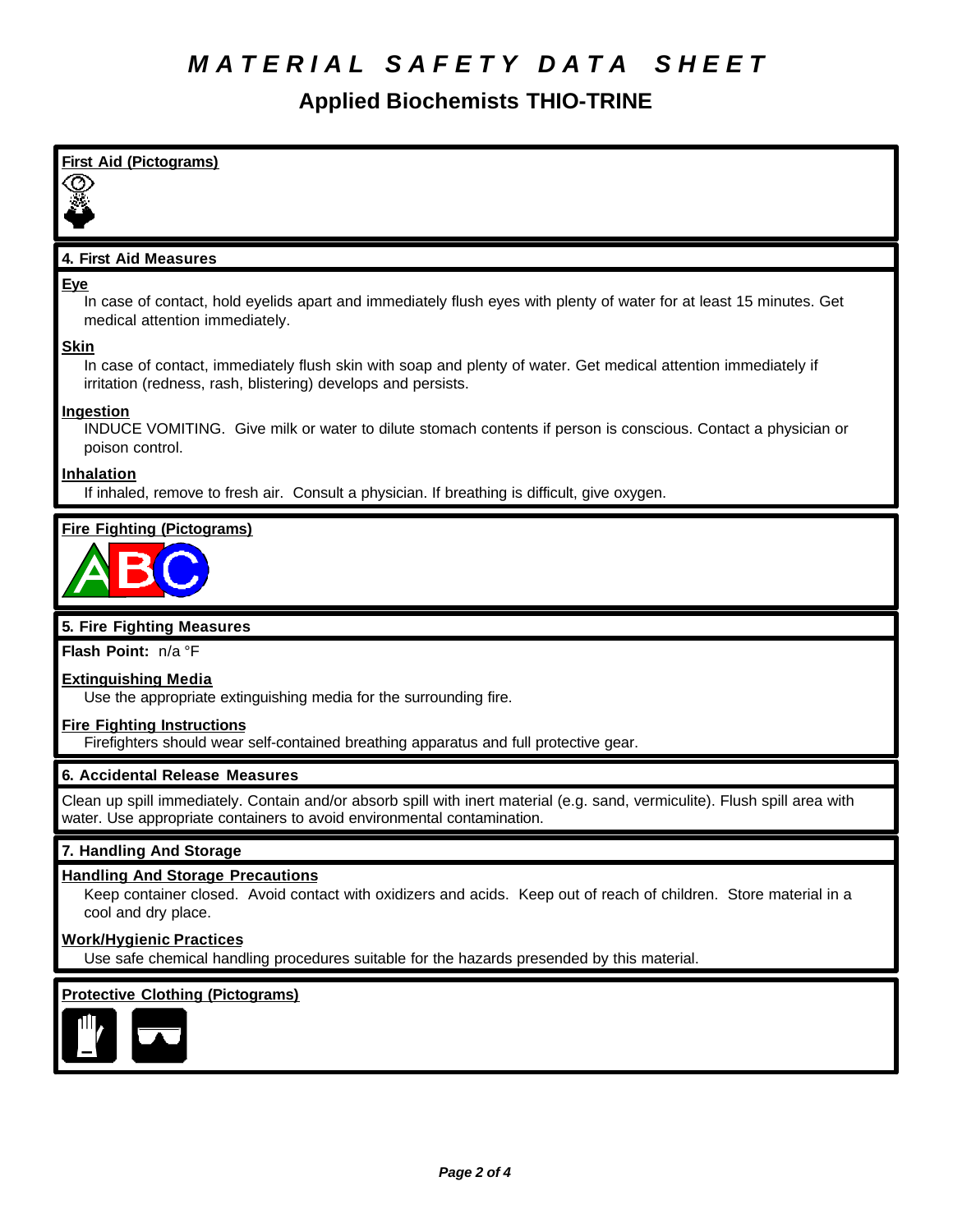## *M A T E R I A L S A F E T Y D A T A S H E E T*

| 8. Exposure Controls/Personal Protection                                                                                                                                                                                                                                                                           |
|--------------------------------------------------------------------------------------------------------------------------------------------------------------------------------------------------------------------------------------------------------------------------------------------------------------------|
| <b>Engineering Controls</b><br>Local exhaust acceptable. Special exhaust not required                                                                                                                                                                                                                              |
| <b>Eye/Face Protection</b><br>Safety glasses with side shields or goggles.                                                                                                                                                                                                                                         |
| <b>Skin Protection</b><br>Chemical-resistant gloves.                                                                                                                                                                                                                                                               |
| <b>Respiratory Protection</b><br>General room ventilation is normally adequate.                                                                                                                                                                                                                                    |
| 9. Physical And Chemical Properties                                                                                                                                                                                                                                                                                |
| <b>Appearance</b><br>White powder                                                                                                                                                                                                                                                                                  |
| Odor<br>None                                                                                                                                                                                                                                                                                                       |
| <b>Chemical Type: Mixture</b><br><b>Physical State: Solid</b><br>Melting Point: 120 °F<br>Boiling Point: decomposes °F<br><b>Specific Gravity: 1.68</b><br>Molecular Weight: NOT DETERMINED<br>Percent Volitales: NOT DETERMINED<br>pH Factor: 8.6 At a Concentration Of 7.5% in water<br>Solubility: 33% in water |
| 10. Stability And Reactivity                                                                                                                                                                                                                                                                                       |
| <b>Stability: STABLE</b><br>Hazardous Polymerization: WILL NOT OCCUR                                                                                                                                                                                                                                               |
| <b>Incompatible Materials</b><br>Oxidizing agents and Acids                                                                                                                                                                                                                                                        |
| <b>Hazardous Decomposition Products</b><br>Oxides of sulfur, sulfides of hydrogen and sodium                                                                                                                                                                                                                       |
| 11. Toxicological Information                                                                                                                                                                                                                                                                                      |
| No Data Available                                                                                                                                                                                                                                                                                                  |
| 12. Ecological Information                                                                                                                                                                                                                                                                                         |
| No Data Available                                                                                                                                                                                                                                                                                                  |
| 13. Disposal Considerations                                                                                                                                                                                                                                                                                        |
| Refer to applicable local, state and federal regulations as well as industry standards.                                                                                                                                                                                                                            |
| 14. Transport Information                                                                                                                                                                                                                                                                                          |
| <b>Proper Shipping Name</b><br><b>NOT REGULATED</b>                                                                                                                                                                                                                                                                |
| <b>Hazard Class</b><br>NOT REGULATED                                                                                                                                                                                                                                                                               |